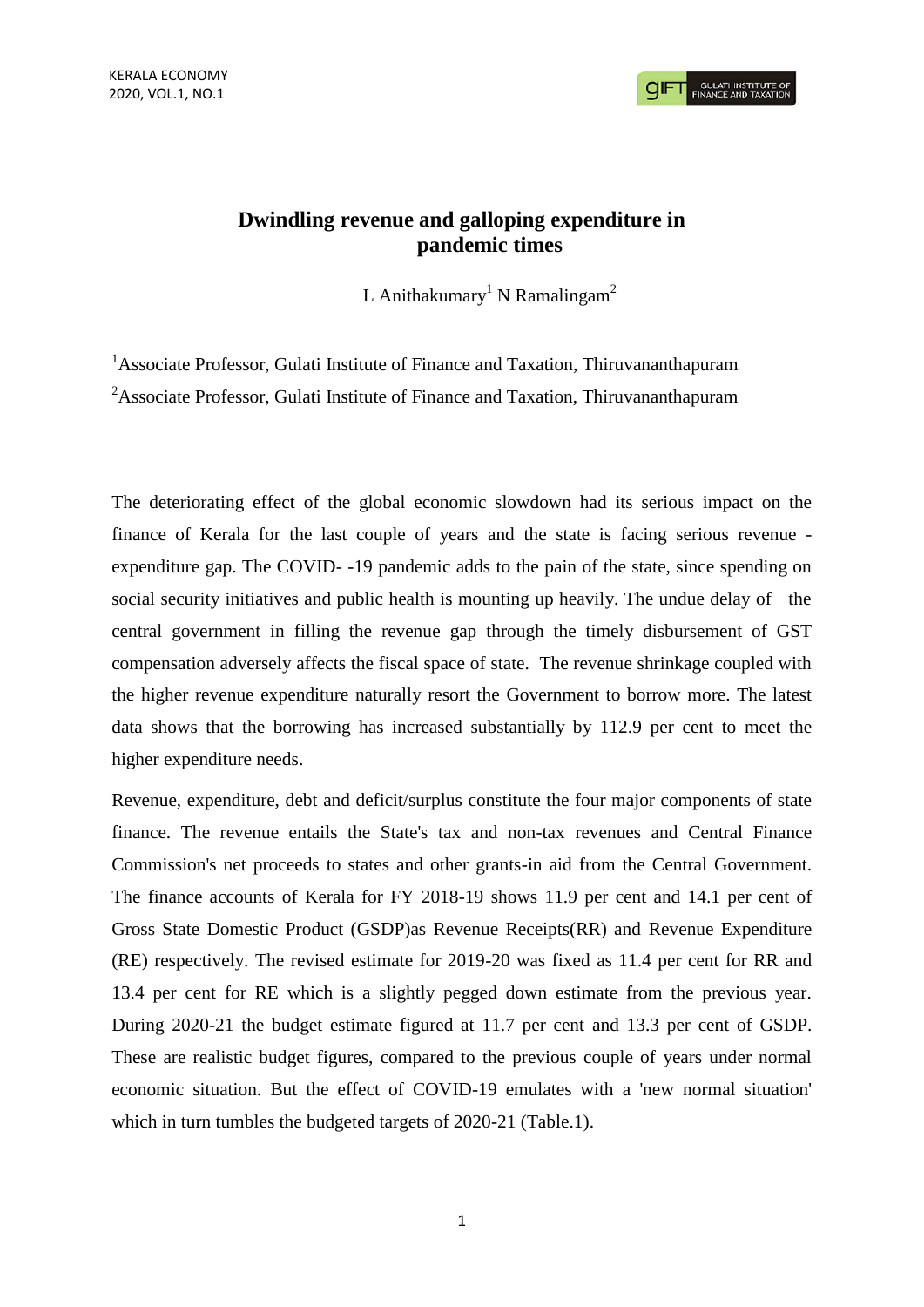KERALA ECONOMY

| S1.<br>2020-21<br>2018-19<br>Particulars<br>2020-21<br>2019-20<br>2020-21<br>2019-20<br>2018-19<br>No.<br>over<br>(BE)<br>(RE)<br>Accounts<br>2019-20<br>Total revenue<br>99<br>$\mathbf{1}$<br>receipts $(2+3)$<br>114.6<br>92.9<br>11.7<br>11.9<br>11.4<br>15.7<br>$\overline{2}$<br>9<br>88.4<br>74.7<br>69.7<br>8.6<br>8.9<br>18.3<br>Tax revenue<br>$\overline{3}$<br>$\overline{3}$<br>23.2<br>2.7<br>2.8<br>26.3<br>24.4<br>7.8<br>Non rax revenue<br>State's own<br>$8\,$<br>82<br>$\overline{4}$<br>revenue $(5+6)$<br>68.9<br>62.4<br>8.4<br>7.9<br>19<br>State's own tax<br>5<br>6.9<br>67.4<br>55.7<br>50.6<br>6.4<br>6.5<br>21.1<br>revenue | 2019-20<br>over<br>2018-19<br>6.7<br>7.2<br>5.2<br>10.4<br>9.9<br>12.4<br>13.2<br>$-1$ |
|----------------------------------------------------------------------------------------------------------------------------------------------------------------------------------------------------------------------------------------------------------------------------------------------------------------------------------------------------------------------------------------------------------------------------------------------------------------------------------------------------------------------------------------------------------------------------------------------------------------------------------------------------------|----------------------------------------------------------------------------------------|
|                                                                                                                                                                                                                                                                                                                                                                                                                                                                                                                                                                                                                                                          |                                                                                        |
|                                                                                                                                                                                                                                                                                                                                                                                                                                                                                                                                                                                                                                                          |                                                                                        |
|                                                                                                                                                                                                                                                                                                                                                                                                                                                                                                                                                                                                                                                          |                                                                                        |
|                                                                                                                                                                                                                                                                                                                                                                                                                                                                                                                                                                                                                                                          |                                                                                        |
|                                                                                                                                                                                                                                                                                                                                                                                                                                                                                                                                                                                                                                                          |                                                                                        |
|                                                                                                                                                                                                                                                                                                                                                                                                                                                                                                                                                                                                                                                          |                                                                                        |
|                                                                                                                                                                                                                                                                                                                                                                                                                                                                                                                                                                                                                                                          |                                                                                        |
|                                                                                                                                                                                                                                                                                                                                                                                                                                                                                                                                                                                                                                                          |                                                                                        |
|                                                                                                                                                                                                                                                                                                                                                                                                                                                                                                                                                                                                                                                          |                                                                                        |
|                                                                                                                                                                                                                                                                                                                                                                                                                                                                                                                                                                                                                                                          |                                                                                        |
| State's own non                                                                                                                                                                                                                                                                                                                                                                                                                                                                                                                                                                                                                                          |                                                                                        |
| 14.6<br>1.5<br>6<br>13.2<br>11.8<br>1.5<br>1.5<br>10.1<br>tax revenue                                                                                                                                                                                                                                                                                                                                                                                                                                                                                                                                                                                    |                                                                                        |
| 9.3<br>1.2<br>6a<br>Lotteries<br>11.6<br>10.5<br>1.2<br>1.2<br>10.2                                                                                                                                                                                                                                                                                                                                                                                                                                                                                                                                                                                      |                                                                                        |
| Central                                                                                                                                                                                                                                                                                                                                                                                                                                                                                                                                                                                                                                                  |                                                                                        |
| $\overline{7}$<br>3.3<br>govt.transfers<br>32.6<br>30.1<br>30.4<br>3.5<br>3.9<br>8.3                                                                                                                                                                                                                                                                                                                                                                                                                                                                                                                                                                     |                                                                                        |
| Share of central                                                                                                                                                                                                                                                                                                                                                                                                                                                                                                                                                                                                                                         |                                                                                        |
| 20.9<br>2.2<br>$7\mathrm{a}$<br>19<br>19<br>2.1<br>2.4<br>10.2<br>taxes                                                                                                                                                                                                                                                                                                                                                                                                                                                                                                                                                                                  | $-0.2$                                                                                 |
| 1.5<br>7 <sub>b</sub><br>Grants in aid<br>11.7<br>11.1<br>11.4<br>1.2<br>1.3<br>5.1                                                                                                                                                                                                                                                                                                                                                                                                                                                                                                                                                                      | $-2.3$                                                                                 |
| Total revenue<br>expenditure                                                                                                                                                                                                                                                                                                                                                                                                                                                                                                                                                                                                                             |                                                                                        |
| 8<br>129.8<br>110.3<br>13.3<br>14.1<br>$(9+11)$<br>116.5<br>13.4<br>11.4                                                                                                                                                                                                                                                                                                                                                                                                                                                                                                                                                                                 | 5.6                                                                                    |
| Total                                                                                                                                                                                                                                                                                                                                                                                                                                                                                                                                                                                                                                                    |                                                                                        |
| development                                                                                                                                                                                                                                                                                                                                                                                                                                                                                                                                                                                                                                              |                                                                                        |
| 9<br>expenditure<br>$\tau$<br>7.3<br>68.2<br>55.4<br>56.8<br>23.2<br>6.4                                                                                                                                                                                                                                                                                                                                                                                                                                                                                                                                                                                 | $-2.5$                                                                                 |
| Total social and                                                                                                                                                                                                                                                                                                                                                                                                                                                                                                                                                                                                                                         |                                                                                        |
| development                                                                                                                                                                                                                                                                                                                                                                                                                                                                                                                                                                                                                                              |                                                                                        |
| 10<br>services<br>53.2<br>42.9<br>42.7<br>5.4<br>4.9<br>5.5<br>24.2                                                                                                                                                                                                                                                                                                                                                                                                                                                                                                                                                                                      | 0.5                                                                                    |
| 2.1<br>2.2<br>8<br>10a<br>Education<br>20.5<br>19<br>19<br>2.4                                                                                                                                                                                                                                                                                                                                                                                                                                                                                                                                                                                           | $\overline{0}$                                                                         |
| Medical &<br>public health,                                                                                                                                                                                                                                                                                                                                                                                                                                                                                                                                                                                                                              |                                                                                        |
| $\,8\,$<br>family welfare<br>7.3<br>0.9<br>8.9<br>10 <sub>b</sub><br>7.4<br>0.8<br>0.8                                                                                                                                                                                                                                                                                                                                                                                                                                                                                                                                                                   | 1.4                                                                                    |
| Non development                                                                                                                                                                                                                                                                                                                                                                                                                                                                                                                                                                                                                                          |                                                                                        |
| expenditure<br>$\overline{7}$<br>11<br>53.5<br>6.3<br>6.8<br>$0.8\,$<br>61.6<br>61.1                                                                                                                                                                                                                                                                                                                                                                                                                                                                                                                                                                     | 14.2                                                                                   |
| $\overline{c}$<br>19.9<br>18.4<br>$16.7\,$<br>2.1<br>2.1<br>$7.7\,$<br>11a<br>Interest payment                                                                                                                                                                                                                                                                                                                                                                                                                                                                                                                                                           | 10.1                                                                                   |
| 11 <sub>b</sub><br>Pension<br>21<br>20.4<br>19<br>2.1<br>2.3<br>2.4<br>3                                                                                                                                                                                                                                                                                                                                                                                                                                                                                                                                                                                 | $\tau$                                                                                 |
| Capital                                                                                                                                                                                                                                                                                                                                                                                                                                                                                                                                                                                                                                                  |                                                                                        |
| 12<br>expenditure<br>$8\,$<br>12.9<br>7.4<br>1.3<br>0.9<br>61.1<br>$\mathbf{1}$                                                                                                                                                                                                                                                                                                                                                                                                                                                                                                                                                                          | 7.8                                                                                    |
| Total expenditure                                                                                                                                                                                                                                                                                                                                                                                                                                                                                                                                                                                                                                        |                                                                                        |
| 13<br>$(8+12)$<br>144.3<br>125.6<br>120.1<br>14.8<br>15.4<br>14.8<br>14.4                                                                                                                                                                                                                                                                                                                                                                                                                                                                                                                                                                                | 4.6                                                                                    |
| Revenue                                                                                                                                                                                                                                                                                                                                                                                                                                                                                                                                                                                                                                                  |                                                                                        |
| deficit/surplus(1-<br>14<br>8)<br>$-15.2$<br>$-17.5$<br>$-17.5$<br>$-1.6$<br>$-2$<br>$-2.2$<br>$-13$                                                                                                                                                                                                                                                                                                                                                                                                                                                                                                                                                     | 0.1                                                                                    |
| Fiscal                                                                                                                                                                                                                                                                                                                                                                                                                                                                                                                                                                                                                                                   |                                                                                        |
| deficit/surplus<br>$-3$<br>$-27$<br>$-3$<br>$-3.4$<br>$-29.3$<br>$-26.2$<br>15<br>$-11.9$                                                                                                                                                                                                                                                                                                                                                                                                                                                                                                                                                                | $-2.9$                                                                                 |
| Primary deficit                                                                                                                                                                                                                                                                                                                                                                                                                                                                                                                                                                                                                                          |                                                                                        |
| 16<br>$(15-11a)$<br>$-9.4$<br>$-7.8$<br>$-10.2$<br>$-0.9$<br>$-1.3$<br>$-21.8$<br>$-1$                                                                                                                                                                                                                                                                                                                                                                                                                                                                                                                                                                   | $-24.1$                                                                                |
| Outstanding debt<br>17<br>292.1<br>262.3<br>235.6<br>29.9<br>30.1<br>30.1<br>11.4                                                                                                                                                                                                                                                                                                                                                                                                                                                                                                                                                                        | 11.3                                                                                   |
| $\overline{3}$<br>$\overline{3}$<br>18<br>Borrowing<br>29.2<br>25.9<br>27<br>3.5<br>13                                                                                                                                                                                                                                                                                                                                                                                                                                                                                                                                                                   |                                                                                        |
| <b>GSDP</b><br>19<br>978.1<br>871.5<br>781.7                                                                                                                                                                                                                                                                                                                                                                                                                                                                                                                                                                                                             | $-4.1$                                                                                 |

**Table 1.** State finances - Kerala 2018-19 to 2020-21(Rs. Lakh Crore)

Source: Computed from Budget Documents Data, Government of Kerala \*BE-Budget Estimate, RE - Revised Estimate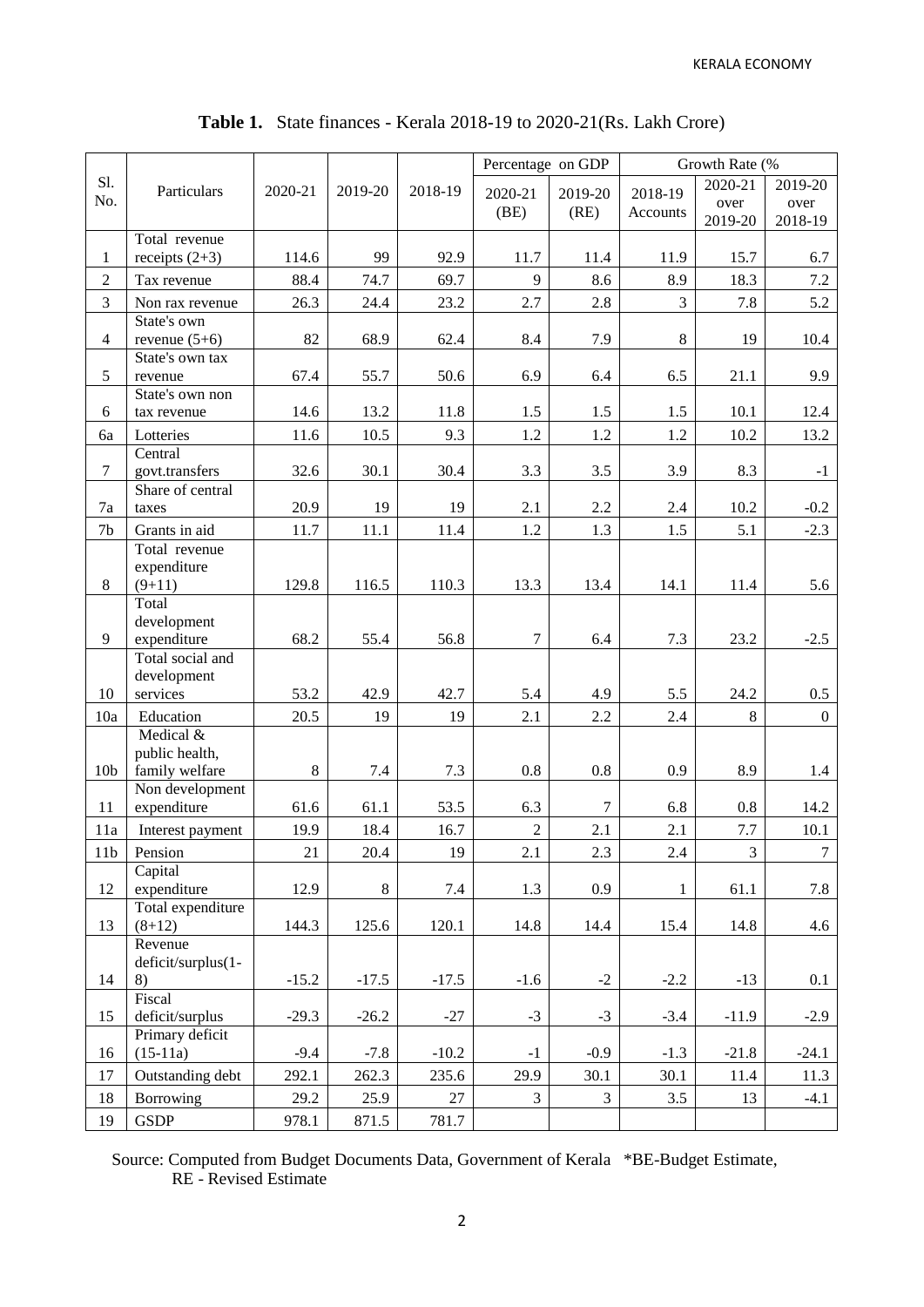## **Revenue receipts**

The state's own non tax revenue expected as 1.5 per cent of GSDP for all the three years. The major component of state's own non tax revenue is gross revenue from lottery which is 78.9 per cent of the total non-tax revenue of the state. The other components of the kitty are interest receipts, dividends and profits, receipts from education, sports and culture, medical and public health and forestry and wild life. The Central transfers accounts to 3.9 per cent of GSDP for 2018-19 which is also pegged down as revised estimate and budged estimate during 2019-20 and 2020-21as 3.5 per cent and 3.3 per cent respectively.

### **Revenue expenditure**

Revenue expenditure consists of developmental and non developmental expenditure. Social and development services, expenditure on irrigation, public works (roads and bridges), forest, transport and communication (other than roads) and housing and urban development are the major components of development expenditure. The account 2018-19 says it as 7.3 per cent of GSDP. The revised estimate for 2019-20 is stretched down to 6.4 per cent with 7 per cent in 2020-21 budget. The major expenditure under the head of social and development services are education and health. For all the three years the share on education and health lingers around 2.2 per cent and 0.8 per cent of GSDP respectively.

The Non development expenditure consist of pension payments, interest payments, collection charges of taxes and duties, compensation and assignments, administrative services expenses such as police and vigilance, jails, administration of justice, parliament & state legislature and general administration. Though the non development expenditure accounts to 6.8 per cent of GSDP in 2018-19, the revised budget fixed it in a slightly higher plane as 7 per cent. But the budget for the current year (2020-21) has pulled down to 6.3 per cent of GSDP.

Capital expenditure with the limited upper cap of our borrowing power, constitutes only 1 per cent of GSDP as per the accounts for 2018-19.This as a share on GSDP has increased to 1.3 per cent while budgeting 2020-21. To facilitate increased capital expenditure, as an offbudget activity a Special Purpose Vehicle (SPV), Kerala Infrastructure Investment Fund Board (KIIFB) has been established for mobilising and investing funds in infrastructure development.

Excess of revenue expenditure over revenue receipts is termed as revenue deficit. Though the accounts for the year 2018-19 figured revenue deficit as 2.2 per cent of GSDP the budgeted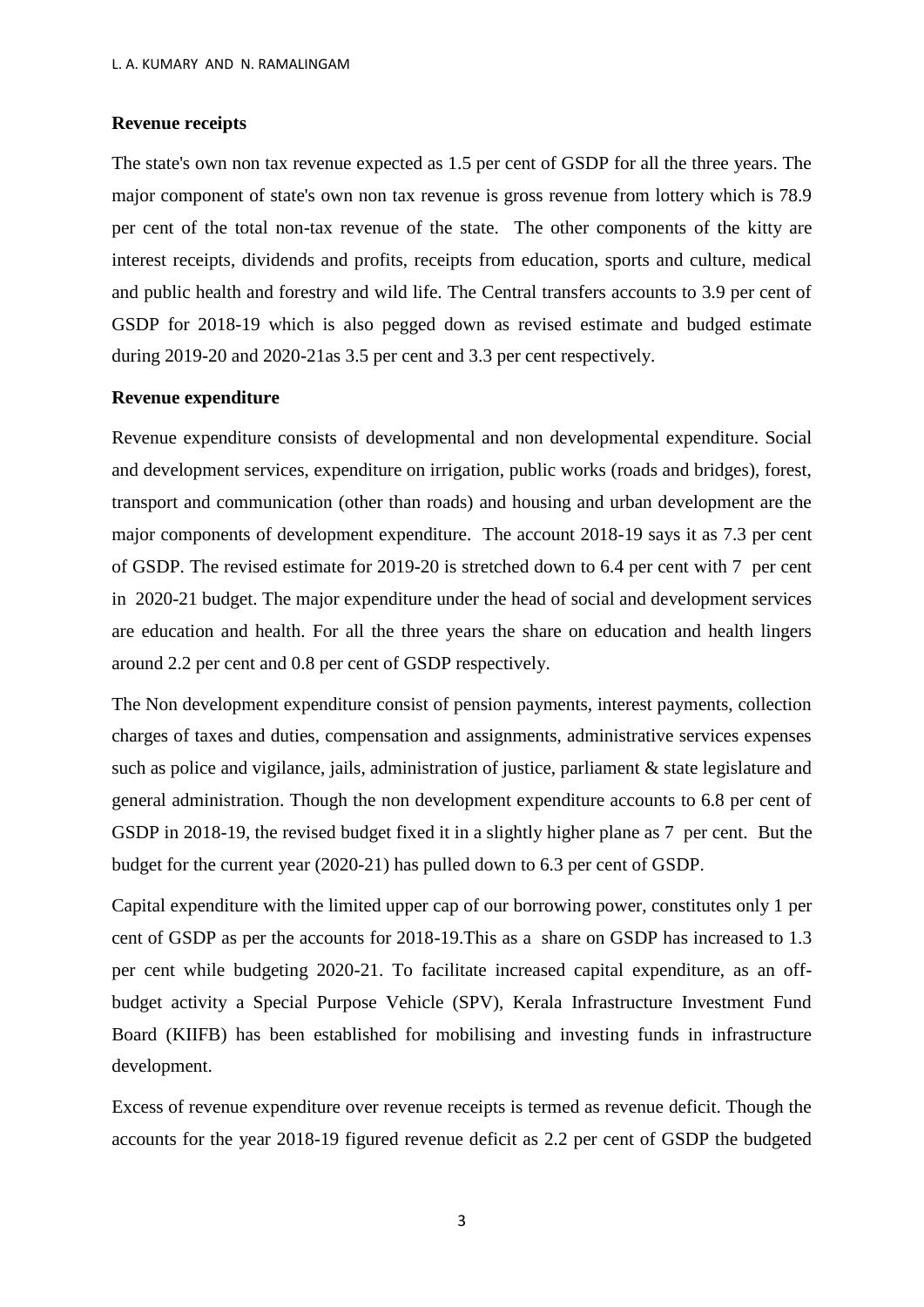KERALA ECONOMY

figures truncated it to 1.6 per cent during 2020-21 with a revised estimate of 2 per cent for 2019-20.

Fiscal deficit is the difference between total receipt (other than borrowings) and total expenditure. Fiscal deficit figured as per the accounts during 2018-19 is 3.4 per cent of GSDP which is above the Fiscal Responsibility and Budget Management Act (FRBM) ceiling of 3 per cent. Though this is budgeted as 3 per cent during the subsequent two years, due to COVID-19 impact the likelihood of tumbling the target is more. This determines the borrowing limit of the state. Fiscal deficit is expected to grow at a rate of 11.9 per cent on year on year basis under normal conditions.

Primary deficit is the fiscal deficit minus interest payments. Primary deficit registered 1.31 per cent of GSDP in the year 2018-19 and targeted at 1 per cent during 2020-21. Total outstanding debt accounted as 30.1 per cent of GSDP in the year 2018-19.The estimated debt outstanding in Kerala are expected in the same proportion during 2019-20 and 2020-21 with an expected year-on-year growth rate of 11.4 per cent (Table 1).

## **COVID-19 reverberations on state finance**

Revenue receipts fall to the tune of Rs. 81,180.5 crore from the budget estimate of Rs. 114,636 crore is predicted during 2020-21 due to the multifarious impact of COVID-19 on the economy (GIFT 2020). Consequent to this a revenue deficit will be Rs.33,333.9 crore even after obtaining the full revenue deficit grant of Rs.15,323 crore from the 15th Finance Commission . In order to meet the budgeted revenue expenditure and beyond due to COVID-19, the state government has no other way other than resort to extra borrowings. In the context of enhancement of the borrowing limit of states from 3 per cent of GSDP to 5 per cent by the Government of India, Kerala would get a fiscal space of Rs.18,087 crore (Government of Kerala 2020) .

COVID- impacted state finance during first quarter of 2020-21 is analysed with the monthly fiscal indictor data of Kerala by the Comptroller and Auditor General (C&AG). The data of the various components of the state finances for the quarter are compared to the same period of 2019 (Table-2). A flat 30 per cent fall of revenue receipts is figured in the provisional accounts published by C&AG. In absolute terms the state has lost Rs.5715 crore during the first quarter of 2020 when compared to the same period of 2019. The tax revenue element within the revenue receipt has seriously hit by a short-fall of 51 per cent due to lock down.

4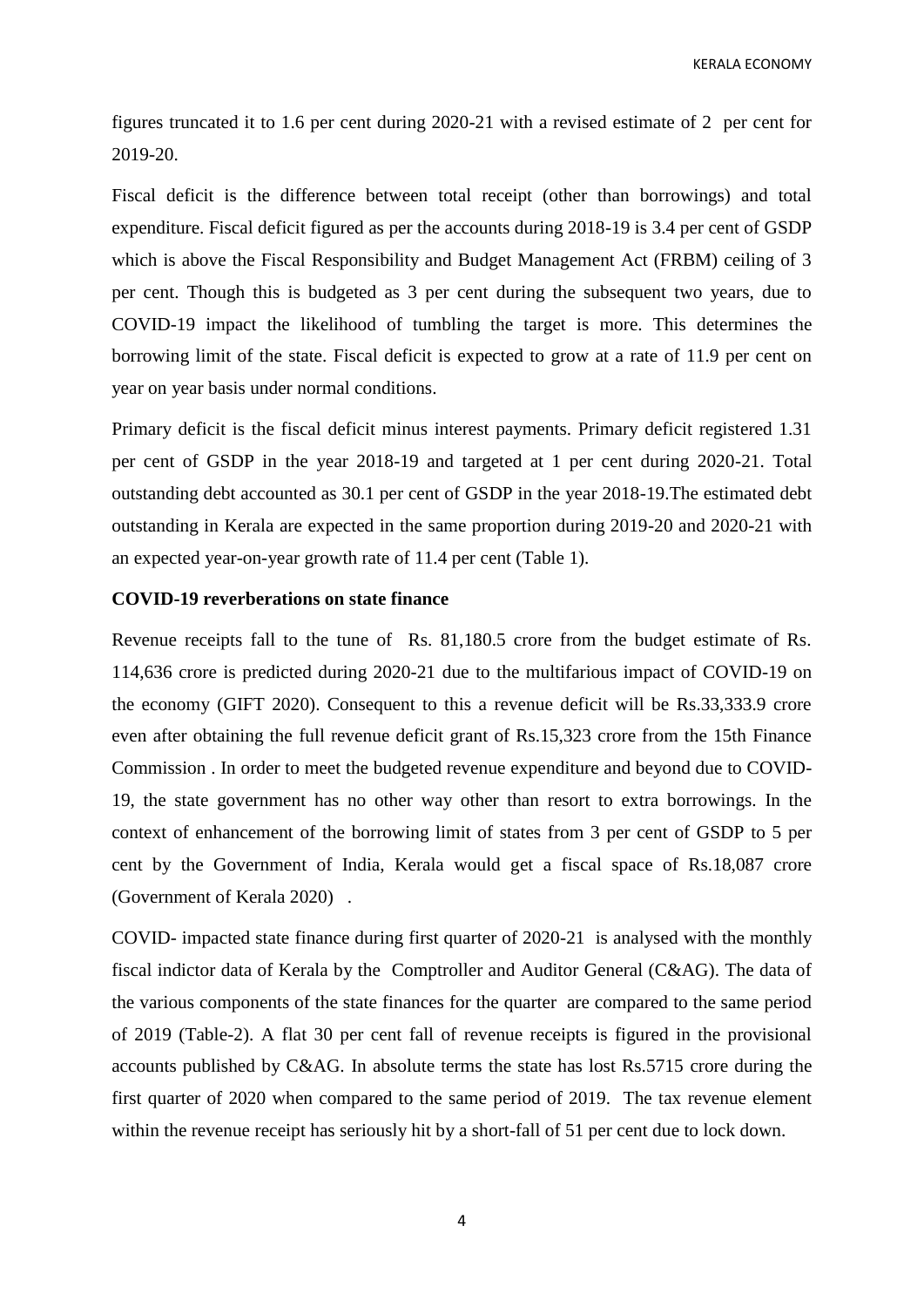| Sl.<br>No.     | Description                               | April to<br>June 20 | April to<br>June 19 | Revenue<br>Difference | Growth rate<br>(Percentage) |
|----------------|-------------------------------------------|---------------------|---------------------|-----------------------|-----------------------------|
| 1              | Revenue Receipts (a+b)                    | 13329.85            | 19044.86            | $-5715.01$            | $-30$                       |
| a)             | <b>Tax Revenue</b>                        | 7533.11             | 15541.71            | $-8008.6$             | $-51.5$                     |
| b)             | Non-Tax Revenue                           | 5796.74             | 3503.15             | 2293.59               | 65.5                        |
| 2              | <b>Capital Receipts</b>                   | 20000.71            | 9430.13             | 10570.58              | 112.1                       |
| 2a             | Borrowings & Other Liabilities            | 19951.05            | 9372.47             | 10578.58              | 112.9                       |
| 3              | Total Receipts $(1+2)$                    | 33330.56            | 28474.99            | 4855.57               | 17.1                        |
| 4              | Revenue Expenditure                       | 30316.52            | 26154.26            | 4162.26               | 15.9                        |
| 4(a)           | <b>Expenditure on Interest Payment</b>    | 3690.23             | 3516.61             | 173.62                | 4.9                         |
| 4(b)           | Expenditure on salaries and wages         | 6897.24             | 8873.97             | $-1976.73$            | $-22.3$                     |
| 4(c)           | <b>Expenditure on Pension</b>             | 4188.25             | 5096.94             | $-908.69$             | $-17.8$                     |
| 4(d)           | <b>Expenditure on Subsidy</b>             | 802.37              | 481.36              | 321.01                | 66.7                        |
| 5              | Capital Expenditure                       | 2396.55             | 1967.03             | 429.52                | 21.8                        |
| 5(a)           | Expenditure on Capital account            | 2375.22             | 1935.98             | 439.24                | 22.7                        |
| 6              | Sector wise Expenditure                   | 30569.51            | 27115.12            | 3454.39               | 12.7                        |
| $\overline{7}$ | Total Expenditure $(4+5)$                 | 32713.07            | 28121.29            | 4591.78               | 16.3                        |
| 8              | Revenue Surpuls $(+)/$ Deficit $(-)(1-4)$ | $-16986.7$          | $-7109.4$           | -9877.27              | 138.9                       |
| 9              | <b>Fiscal Surplus/Deficit</b>             | $-19951.1$          | $-9372.47$          | $-10578.58$           | 112.9                       |
| 10             | Primary Deficit(10-4a)                    | $-16260.8$          | $-5855.86$          | $-10404.95$           | 177.7                       |

**Table 2.** State finance in Kerala 2020 - Quarter 1 (Rs. Crore)

\*\*Sector wise expenditure include general , social and economic sectors and grants-in-aidcontributions

Source: Computed from C&AG Data

As predicted, the revenue expenditure has swelled by 15 per cent the first quarter of 2020 when compared to 2019.The revenue shrinkage coupled with the higher revenue expenditure naturally resort the Government to borrow more. The data shows that the borrowing has increased substantially by 112.9 per cent to meet the higher expenditure needs. This is followed by a rise of 66.7 per cent in the case of subsidy expenditure and 21.8 per cent in capital expenditure. Revenue deficit shoots up disturbingly to 138.9 per cent in the first quarter of 2020 compared to the same period in 2019. Fiscal deficit shows an alarming hike of 112.9 per cent during the first three months of 2020 itself. The mobilisation of own revenue has become a sweltering issue for the State during the pandemic period. The state of state finance equation to the layman is simple - a fall in revenue with a committed rise in expenditure recourses borrowings.